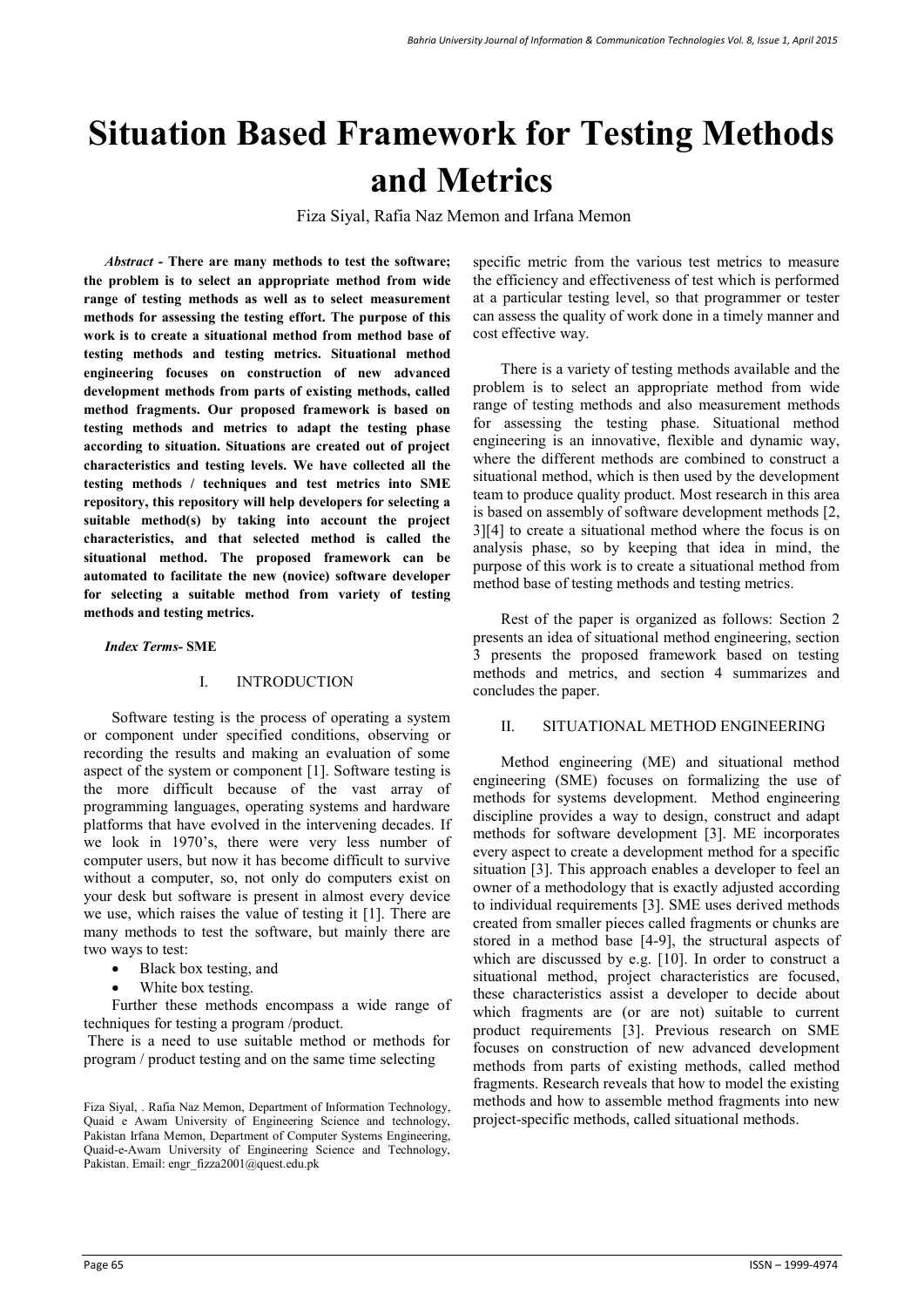#### III. PROPOSED FRAMEWORK

Our proposed framework is based on repository of testing methods and metrics that is used to adapt the testing phase according to situation. Situations are created out of project characteristics and testing levels. A situational method is then constructed by selecting a method or methods from SME repository. Instead of taking or selecting random methods or techniques for testing a product it is important to choose a suitable method or adapt the testing phase by selecting methods from repository of methods. Situational method engineering provide a way of selecting a desired method from method pool that best fits the needs of the project, the same idea we have applied on just testing methods because it is testing that ensures whether quality exists in product or not. The proposed framework is presented in fig. 1. The components of proposed work are explained below.



Fig. 1. Proposed Framework

# *A. Development phases*

Software development can be divided into 4 phases, phase 1 is analysis which performs requirements collection, phase 2 is design that translates requirements into graphical representations or software architecture, phase 3 is implementation where the work from previous phases is converted into code, and final phase is testing that may be performed in parallel to code phase. So in our proposed framework development phases include analysis, design, implementation and testing.

# *B. Testing phase and levels*

Testing phase in software development has broad aspects, where the testing is broken into four levels as: unit, integration, system, and acceptance. In normal sequence of testing, unit test is performed first, then integration testing is done, after these levels system test and acceptance test are conducted respectively. There are various types of testing at each test level, a particular type or types at a particular level may be selected by taking into account project characteristics and objectives of test [11], for example at unit test level only white box techniques are used, but it is important to know which type from white box techniques is required to perform a unit test.

# *C. Testing Method Base*

Method base is a collection of methods used for software development. In the same manner method base of our proposed framework is a collection of various testing methods, it includes two main entities:

# *1) Testing Methods Entity*

Testing methods entity includes a wide range of white box and blackbox testing techniques such as: control flow testing, data flow testing, use case testing, equivalence class partitioning, boundary value analysis, decision table testing etc. [12].

# *2) Test Metrics Entity*

This entity presents a set of test metrics. In order to measure the performance of a particular test at a particular test level these metrics are used. Evaluation of testing may be done as: test coverage, test effort percentage, time to fix a defect etc., so there are many formulas (metrics) used for assessment are part of repository [13]. Metric is a unit used to describe or measure an attribute of something. A testing metric uses various units to measure different aspects of testing, for example LOC (lines of code) is a very simple metric for measuring the size attribute of software and in order to measure defect discovery rate attribute the metric used is defects found per thousand lines of source code. A metrics may be used to measure the process or a product. A process metrics find the effort or effectiveness of a particular test, whereas a product metrics measure some attribute of a product. For example, you may have a set of metrics that you use to evaluate the output of your testing team, one such metric may be the number of defects found. On the other hand some metrics may measure the efficiency of test cases written or the number of tests executed in a given period of time [14]. Some test metrics can be categorized as:

- Metrics for assessing the testability of the software
- Metrics for evaluating test cases
- Metrics for calculating test costs
- Metrics for measuring test coverage
- Metrics for assessing test effectiveness

The intension behind collecting various metrics is to give awareness to programmers so that they get motivated to participate in various measurement activities.

# *D. Method selection*

This part of framework involves criteria for selection of a particular method from repository of methods. Project factors, Product elements and Quality criteria are the factors that affect the selection of a particular method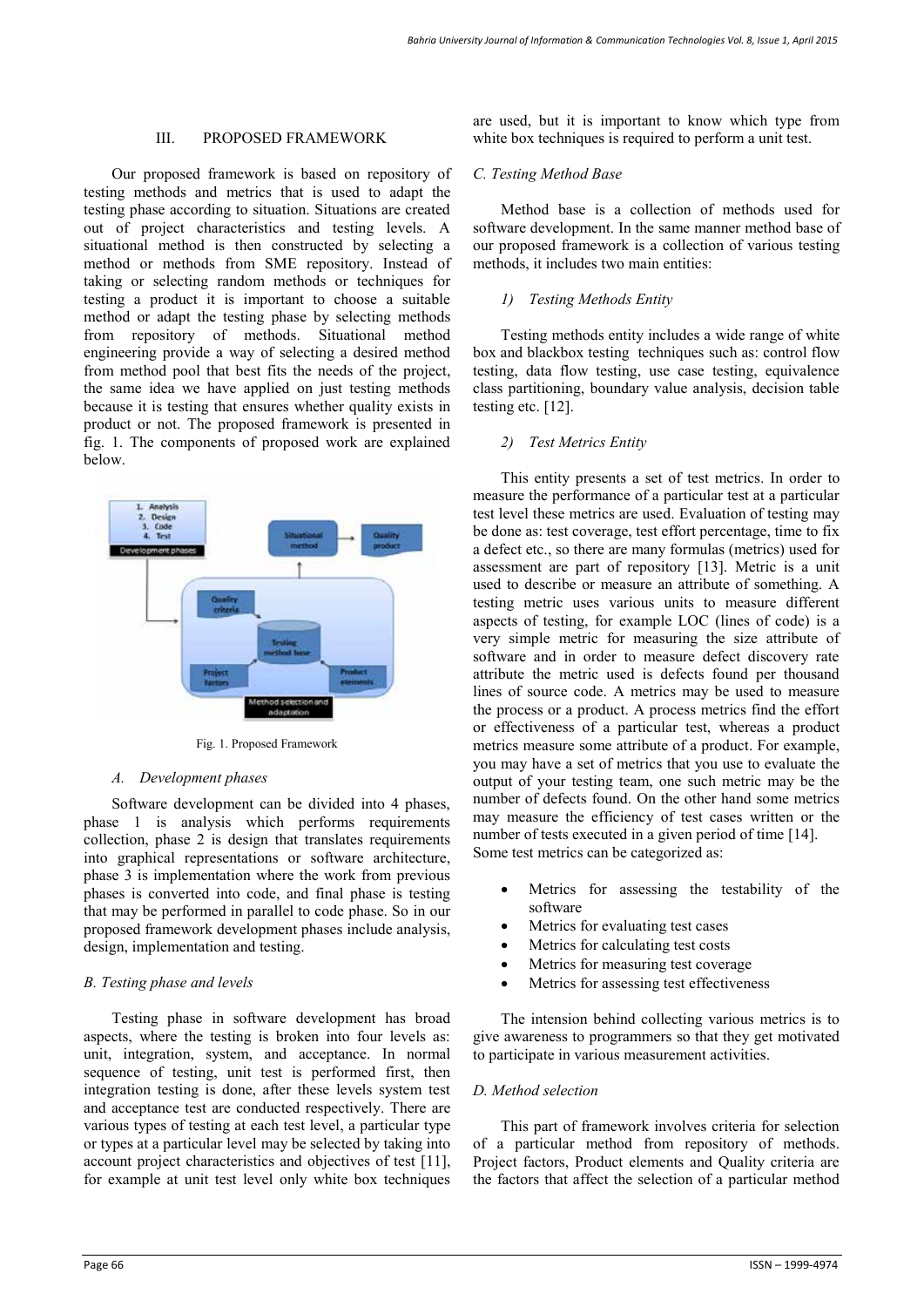for testing as well as test metrics to measure the test effectiveness.

#### *1) Project factors*

Project factors comprises of basic information related with project that includes: cutomers, information, team, equipment and tools, schedules and test items etc. Customers are the persons whose opinion about the system matters the most and the one who can get benefit or suffers from the work done. To a tester it is important to know about the product and project characteristics. Product information such as data, functions and behavior makes the task of testing easy. Team includes the persons who support the activities of testing; they may be writers, users or programmers. Equipment and tools covers the technical aspects of testing, where different hardware, software or documents including matrices and checklists are needed to accomplish the task of testing. Schedule information consists of various durations like, the total estimated time for testing, time taken to develop a software increment and time taken to perform a review on test related documentation. Test item is the product that is to be tested or it can be any component of the product. In order to test a particular item it is necessary to confirm the availability, volatility and testability characteristics of the item.

#### *2) Product elements*

A software product is much more than a code. It consists of many independent elements; it involves a purpose, platform and user. The product elements include Structures, Functions, Data, platforms and operations. Structures comprise of executable code and nonexecutable files, hardware that is integral part of product, and interfaces that establishes the link among various subsystems. Functions can be defined as anything that the software product does. Various things are part of functions such as user interfaces, system interfaces, error handling, and multimedia and log files. Data is a thing that is manipulated by the software product. It can be input data, output data, preset data (e.g the information stored in databases), persistent data shows the status of the product such as "options settings, view modes, contents of documents etc". A platform is a thing on which product relies, it consists of external hardware and external software. External hardware and software are the components and configurations, required in order for a product to work; it includes CPU, memory, keyboards, and peripheral boards, operating systems, drivers etc. operations specify that how a product will be used, in physical environment ( light, noise and distractions) by users.

3) *Quality criteria*

This is further divided into two categories as:

 *Operational criteria:* includes some attributes that determine whether product has some quality or not? These attributes are capability, reliability,

usability, performance, scalability, install ability, compatibility, maintainability, portability etc.

 *Development criteria***:** specify some standards that must be present in a product if it claims to have high quality, such as: coding standards, regulatory standards and industry standards.

#### IV. CONCLUSION AND FUTURE WORK

Software testing has great significance, and test techniques too, because the aim is to improve the quality of product and increase the customer satisfaction. Measurements not only improve the performance, but also give an insight into improvement efforts to development team. The intent behind collecting various metrics should be shared with development team so that they get motivated to participate in various measurement activities. By Testing metrics tester can evaluate the maturity and readiness for release of product. We have collected all the testing methods / techniques and test metrics into SME repository, this repository will help developers for selecting a suitable method(s) by taking into account the quality criteria, product elements and project environment.

The proposed framework can be automated to facilitate the new (novice) software developers with variety of testing methods and testing metrics. This will be a complete guideline especially for those developers and testers who have less experience of development and testing. Testers and developers can easily select an appropriate method from the SME repository by just giving the required information.

#### **REFERENCES**

- [1] G. J. Myers, C. Sandler, and T. Badgett, *The art of software testing*: John Wiley & Sons, 2011.
- [2] S. Brinkkemper, "Method engineering: engineering of information systems development methods and tools," Information and software technology, vol. 38, pp. 275-280, 1996.
- [3] B. Henderson-Sellers and J. Ralyté, "Situational Method Engineering: State-of-the-Art Review," J. UCS, vol. 16, pp. 424- 478, 2010.
- [4] A. F. Harmsen, J. Brinkkemper, and J. H. Oei, Situational method engineering for information system project approaches: University of Twente, Department of Computer Science, 1994.
- [5] M. Saeki, "Embedding metrics into information systems development methods: An application of method engineering technique," in Advanced information systems engineering, 2003, pp. 374-389.
- [6] C. Rolland, V. Plihon, and J. Ralyté, "Specifying the reuse context of scenario method chunks," in Advanced Information Systems Engineering, 1998, pp. 191-218.
- [7] J. Ralyté, "Reusing scenario based approaches in requirement engineering methods: CREWS method base," in Database and Expert Systems Applications, 1999. Proceedings. Tenth International Workshop on, 1999, pp. 305-309.
- J. Ralyté and C. Rolland, "An assembly process model for method engineering," in Advanced information systems engineering, 2001, pp. 267-283.
- [9] J. Ralyté and C. Rolland, "An approach for method reengineering," in Conceptual Modeling—ER 2001, ed: Springer, 2001, pp. 471- 484.
- [10] I. Mirbel and J. Ralyté, "Situational method engineering: combining assembly-based and roadmap-driven approaches," Requirements Engineering, vol. 11, pp. 58-78, 2006.